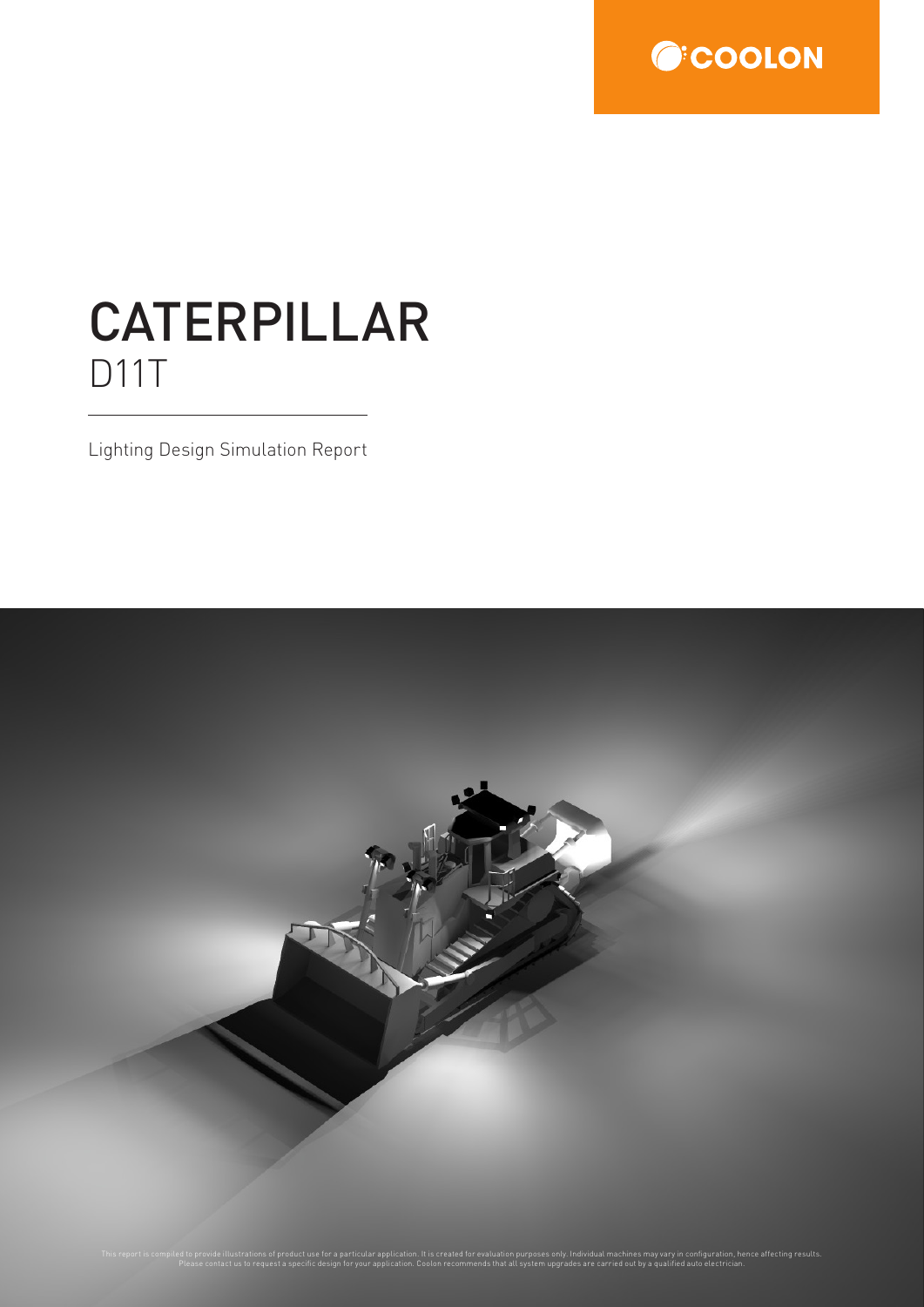





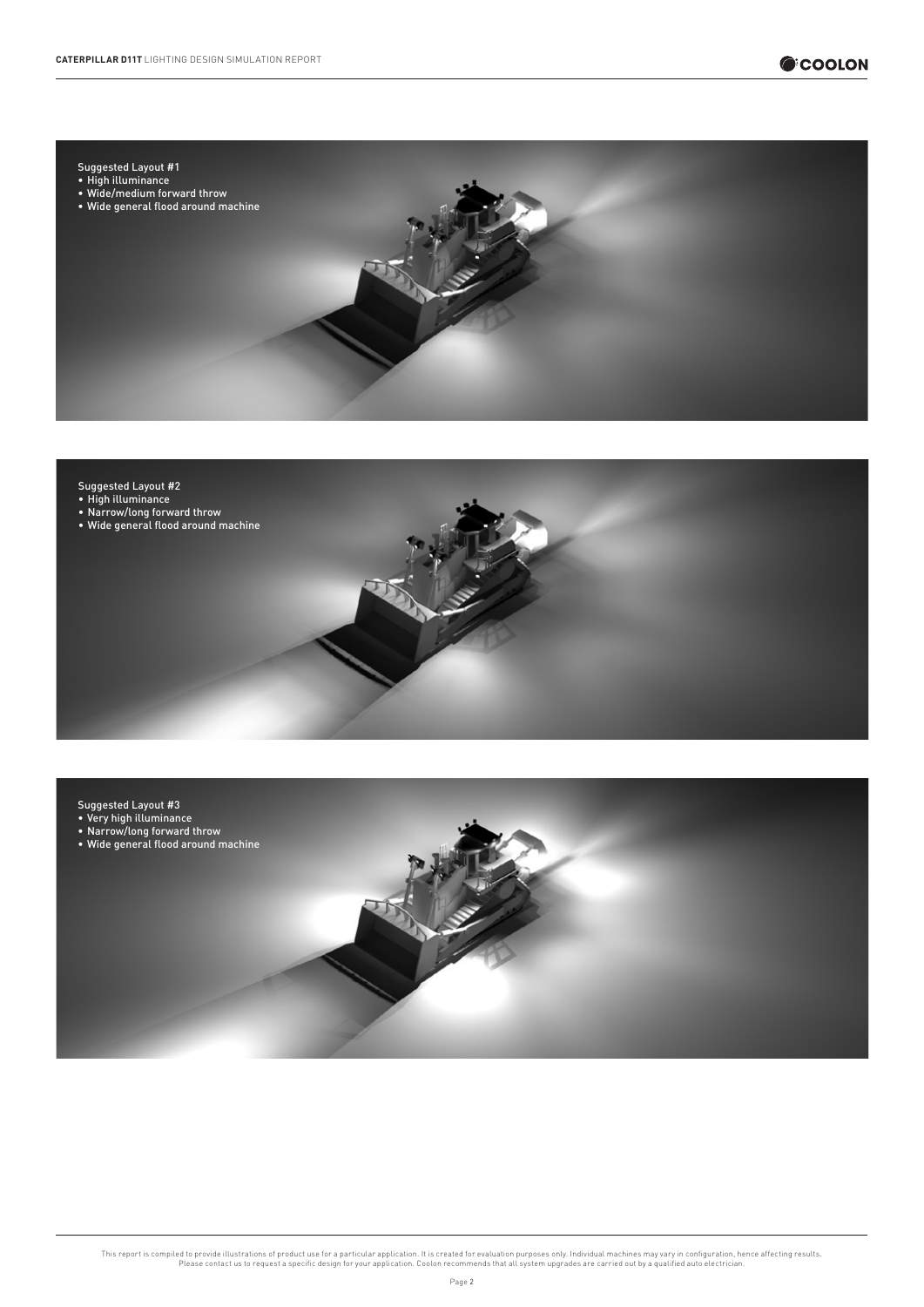## SUGGESTED LAYOUT #1

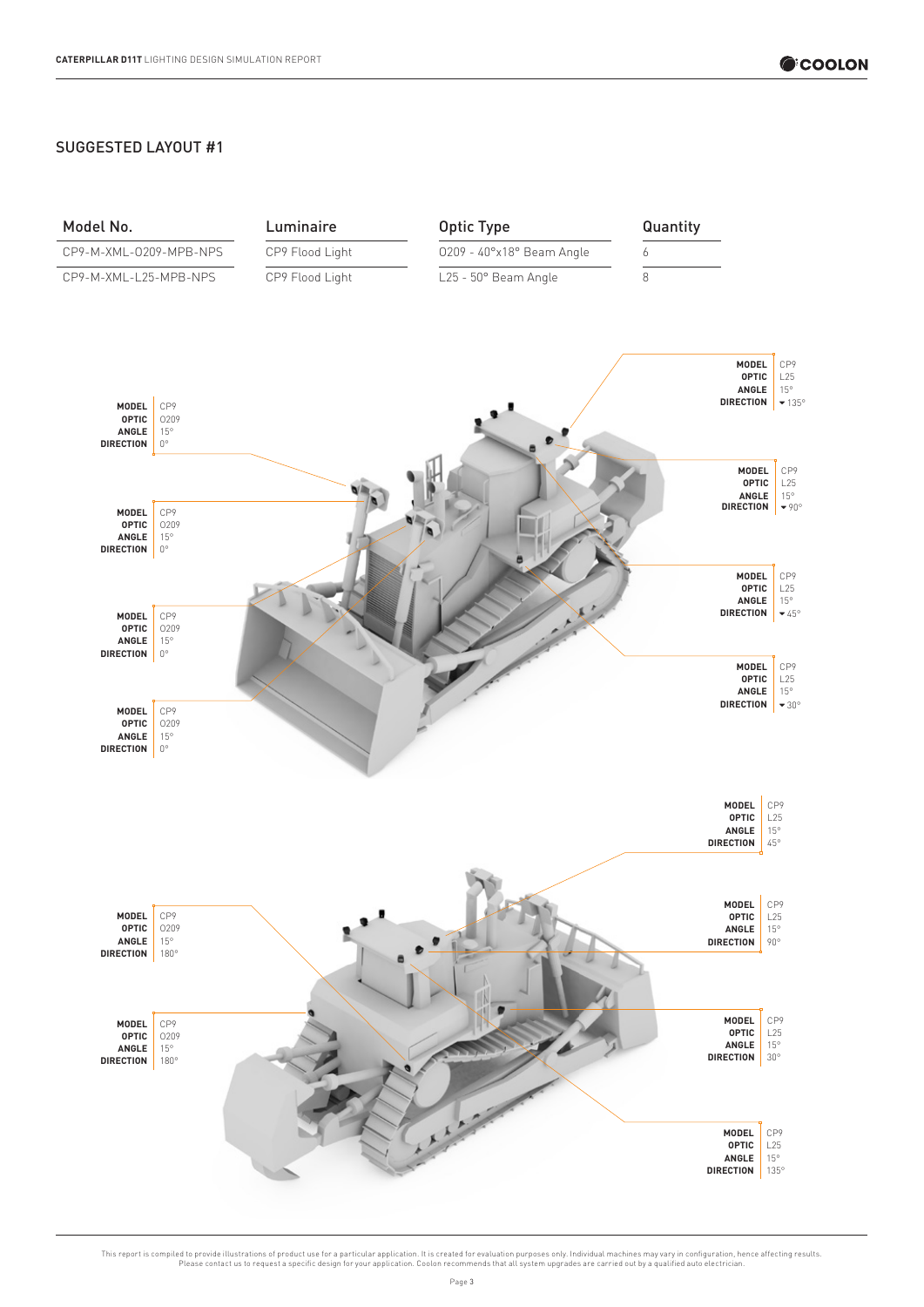



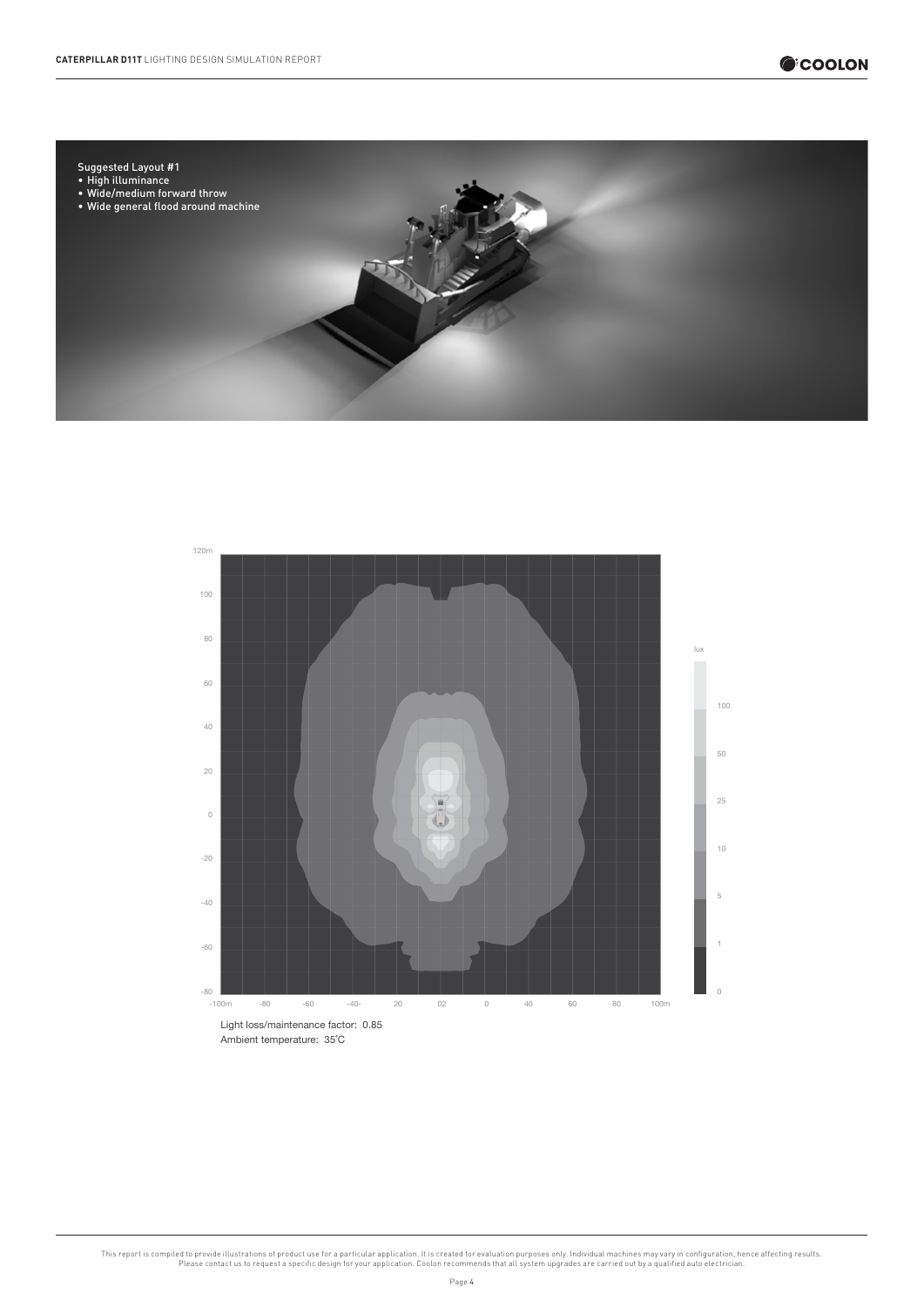## SUGGESTED LAYOUT #2

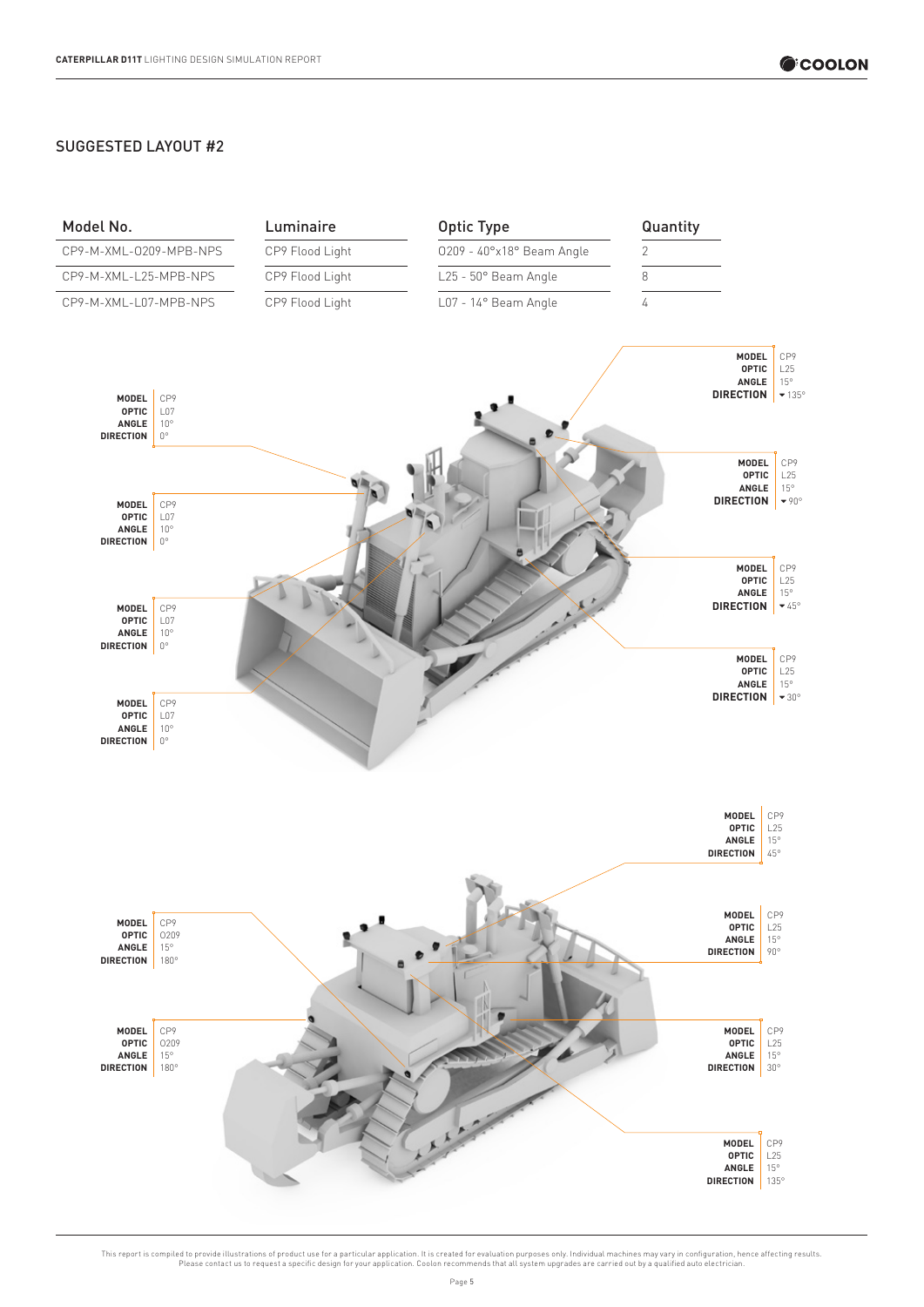



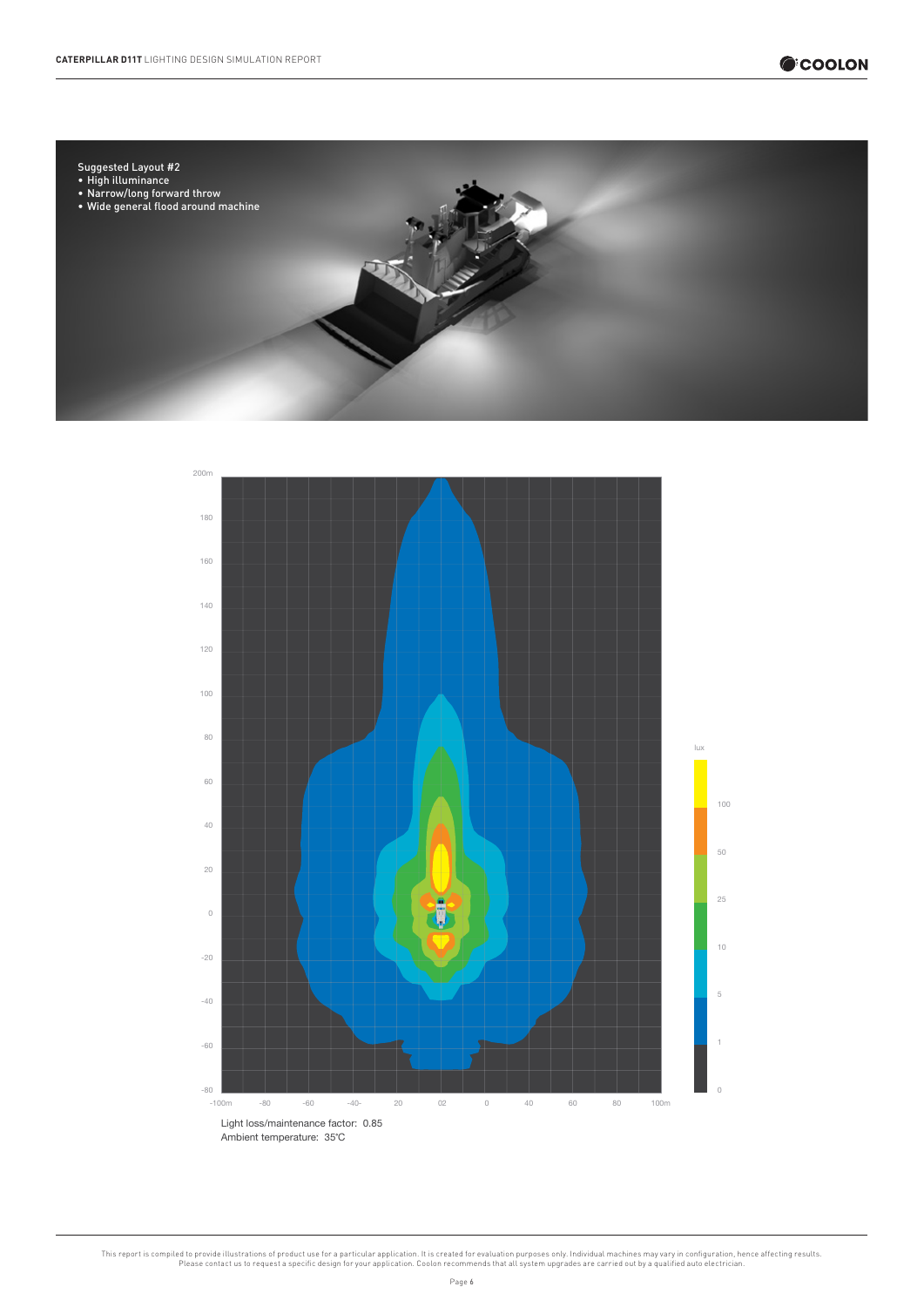## SUGGESTED LAYOUT #3